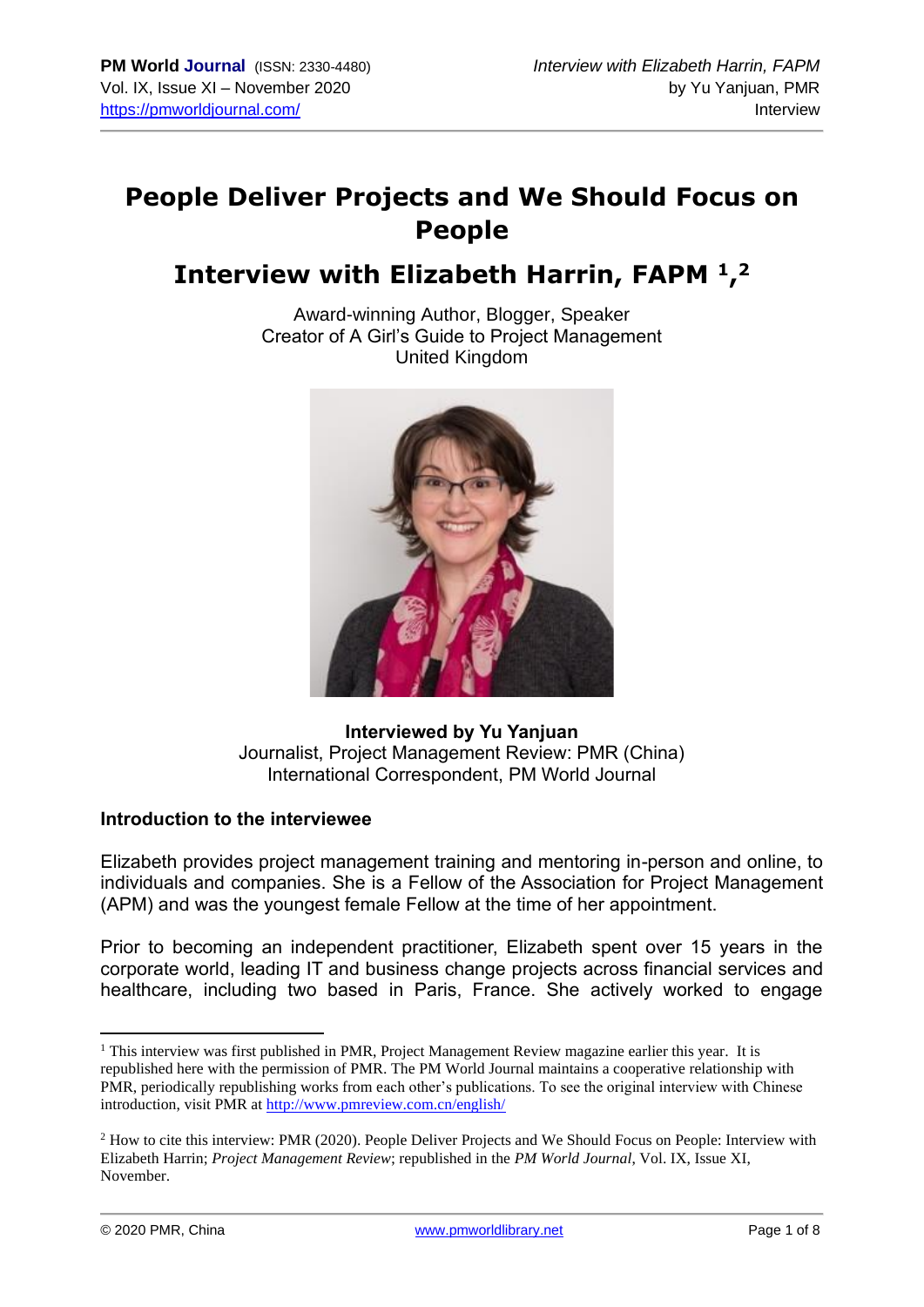stakeholders from across the business to ensure buy-in and support for change.

Elizabeth is an award-winning blogger and author of several books including *Handbook of People in Project Management*, *Shortcuts to Success Project Management in the Real World*, *Customer-Centric Project Management*, etc., several of which are now in subsequent editions. *Shortcuts to Success: Project Management in the Real World* was shortlisted for the Management Book of the Year Awards in 2014.

Besides mentoring, training and writing, Elizabeth speaks on the topics of stakeholder engagement, project management careers and productivity at events around the world – often via interactive online sessions but also in person. She has spoken for the APM and PMI, IPMA Young Crew and given guest lectures at universities in the UK, US and Belgium.

She also contributes to a variety of other initiatives including sitting on the advisory board for the RISE Being Lean and Seen programme at Liverpool John Moores University.

Read more and get in touch via Elizabeth's website:<https://www.girlsguidetopm.com/>

# **Interview**

#### **Part I People deliver projects and we should focus on people**

**Q1.** With COVID-19 spreading globally, virtual work is a trend. As an expert on people engagement, would you please offer some tips on engaging people in virtual teams?

**Elizabeth Harrin (Harrin):** I suggest putting a lot of effort into getting to know the team, understanding their work preferences and communication preferences, and tailoring. Personalization is a big deal now because it gets us better results when time is short and stakeholders are distracted, so think about how you can tailor project communication to the format and style that is going to get the best results from each stakeholder.

My project teams have been distributed for the past 13 years – perhaps even longer. We speak on the phone, we use software to communicate, and we collaborate remotely. I suppose what's different is the lack of informal opportunities to influence and network. You have to be more conscious about getting time with senior stakeholders: no more getting into the office early to catch a director before he / she gets sucked into a day of meetings.

**Q2.** You've written a book titled "Engaging Stakeholders on Projects", which is about harnessing people power to benefit projects. Would you please introduce the book?

**Harrin:** People power is all about engaging stakeholders effectively at all stages of the project so that there is alignment and buy-in for the change you are delivering.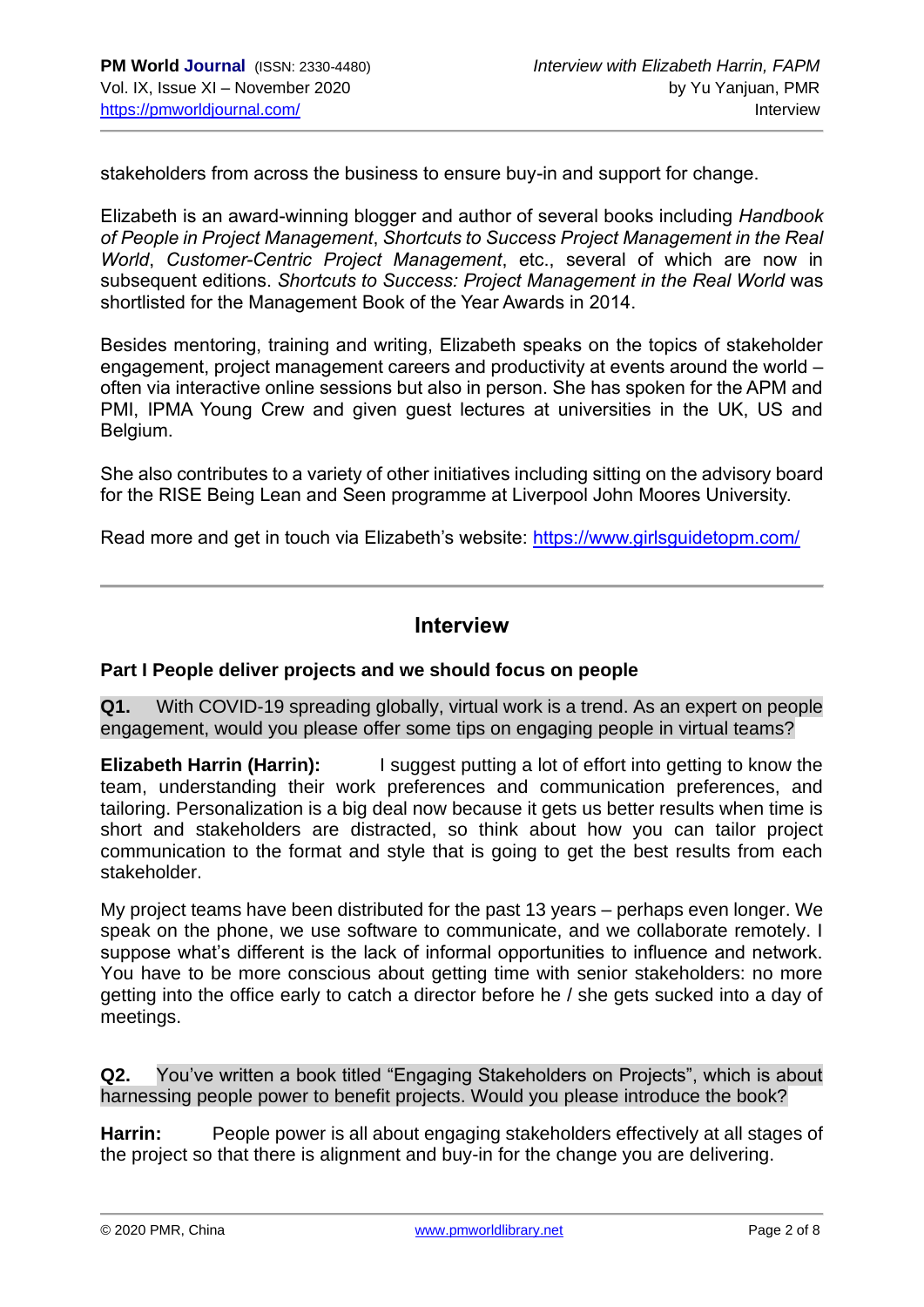But what does 'engagement' actually mean? What do I do to engage people? That's what I wanted this book to help with. I wrote it for project managers, change managers and team leaders who know they ought to be working with other people to effect change and deliver projects in their businesses, but don't know where to start.

The book steps through the process for thinking about who is going to be affected and how best to reach, engage and work with them. It talks about how to use people power to minimize resistance to change, leading to higher project success rates and better morale across teams.

I wanted this book to answers the questions: Why do I need to involve people in my projects? What does engagement look like? What tools have I got available to do so? How do I actually do it?

The simple guiding principle for the book is that people deliver projects and we should focus on those people.

**Q3.** In your practice as a project manager, how do you deal with those difficult stakeholders?

**Harrin:** There's no such thing as a difficult stakeholder – only difficult situations that stakeholders happen to be in. Fix the situation, and the challenge goes away.

I've only just started to accept that this is the case, thanks to the research of Dr Christine Unterhitzenberger. In general, people's behaviour is a direct response to the situation they find themselves in and they create situations which are difficult for the project manager. For example, conflict with a senior executive outside the project, or internal politics you are not aware of. The structural environment and the sociopolitical networks within an organisation are two scenarios where a challenging project situation may occur. If you can understand why it's happening, you can address the situation and respond more effectively – instead of simply labelling the stakeholder as "difficult".

# **Part II Flexibility is essential to deal with the challenges in VUCA era**

**Q4.** What do you believe are the top qualities of project managers to deal with challenges in the VUCA (Volatile, Uncertain, Complex, and Ambiguous) era?

**Harrin:** I'd say that flexibility is essential to deal with the challenges in VUCA era and digital transformation. The way we run projects has been evolving since we started out formalizing how work gets done in a project setting, and that's still going on.

As our environment gets more complex and uncertain, we'll need more and more tools to help deliver projects in that kind of environment. For example, project managers need to respond to: stakeholders with shorter attention spans, stakeholders with competing demands on their time, complex and unknown technical situations, complex and unknown geopolitical and socio-political situations.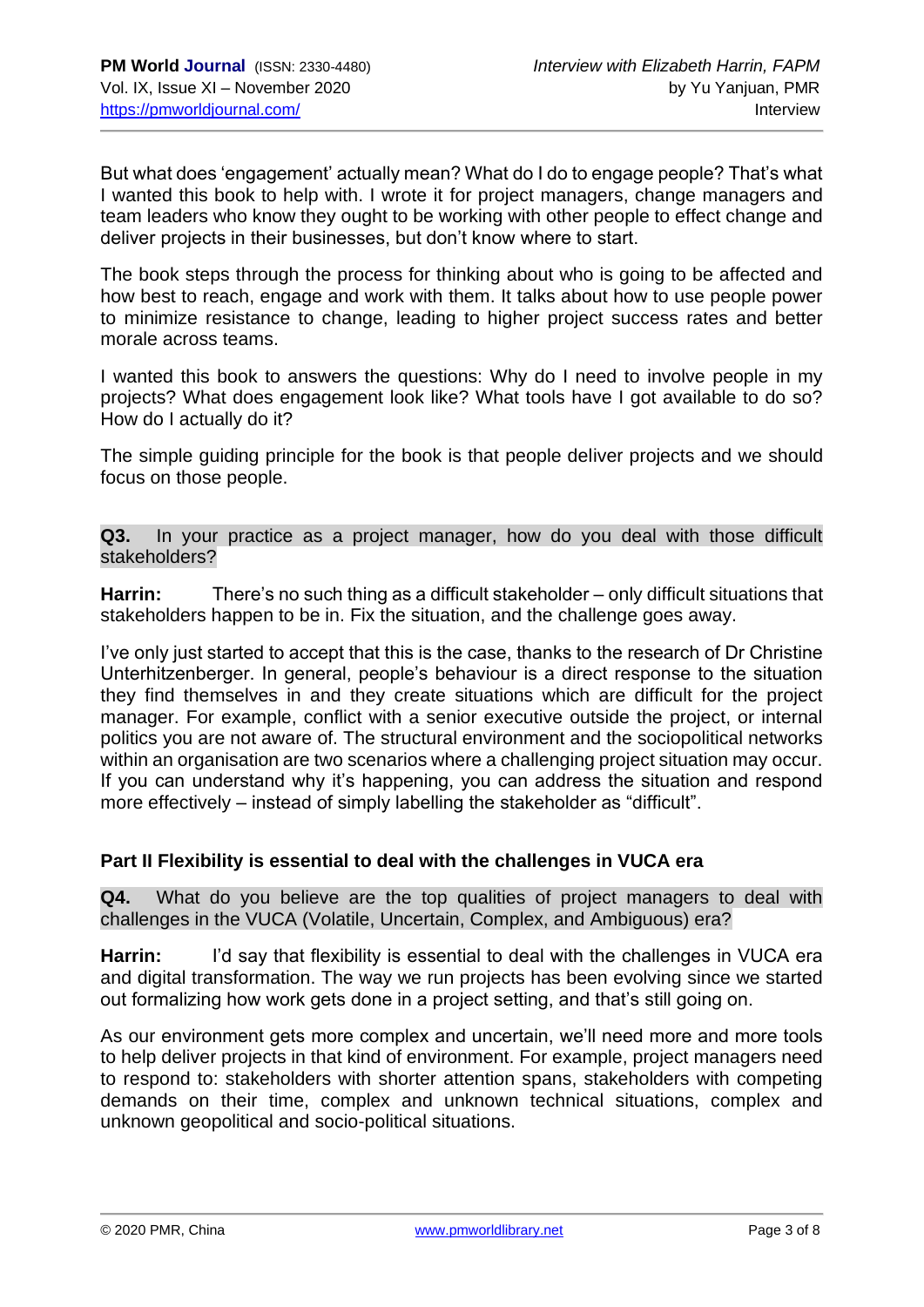Project managers need options that will help them deliver, and the confidence to use those options flexibly to get the best results each time. That means being able to choose from predictive, iterative and hybrid ways of delivering the work and blending what works to get the best results. For example, the overall project plan may be predictive with progressive elaboration for scheduling while the technical work is managed by the Scrum team.

#### **Part III PMs with high emotional intelligence are more likely to succeed**

**Q5.** You've founded a website to help girls in PM, right? Based on your observation, what are the strengths and disadvantages of females in the field of project management? How should we manage diversity (including gender, culture, beliefs, etc.) in project teams?

**Harrin:** The website is "A Girl's Guide to Project Management": I'm the "Girl" and it's my guide to project management. The blog is a way to tell my story of what it's like to be a working woman in the project management profession, and I do think it helps other women see that PM is a career option available to them and how to succeed in the role. I certainly get a lot of emails that speak to that.

In my personal experience, I've worked with male and female PMs – some are good while some are not (yet). The success of a project has nothing to do with gender. It's PMs with the greatest level of emotional intelligence that have been successful and seen as successful.

Diversity in project teams, like any teams, helps bring diverse perspectives. We get better project solutions, better problem solving and better outcomes when everyone's perspective is heard and considered.

# **Part IV Project management in the post-COVID-19 era**

**Q6.** What will the future of project management be like in the post-COVID-19 era? In other words, what are the impacts of COVID-19 on project management profession?

**Harrin:** I think it's sector dependent. The project managers I know have either been incredibly busy or made redundant, much as people in other jobs. There are going to be long-term implications for work that requires teams to come together with regards to health and safety of teams on construction sites etc., and of course we've seen a big uptake in tools like Zoom, which has required individuals who haven't worked remotely to start using collaboration tools.

In the post-COVID-19 era, project leaders need to be conscious of creating empowered teams that operate without command and control leadership styles and micromanagement.

Project managers need to develop digital skills to effectively be able to operate in a virtual work environment – but more than that, we need digital leadership skills to help others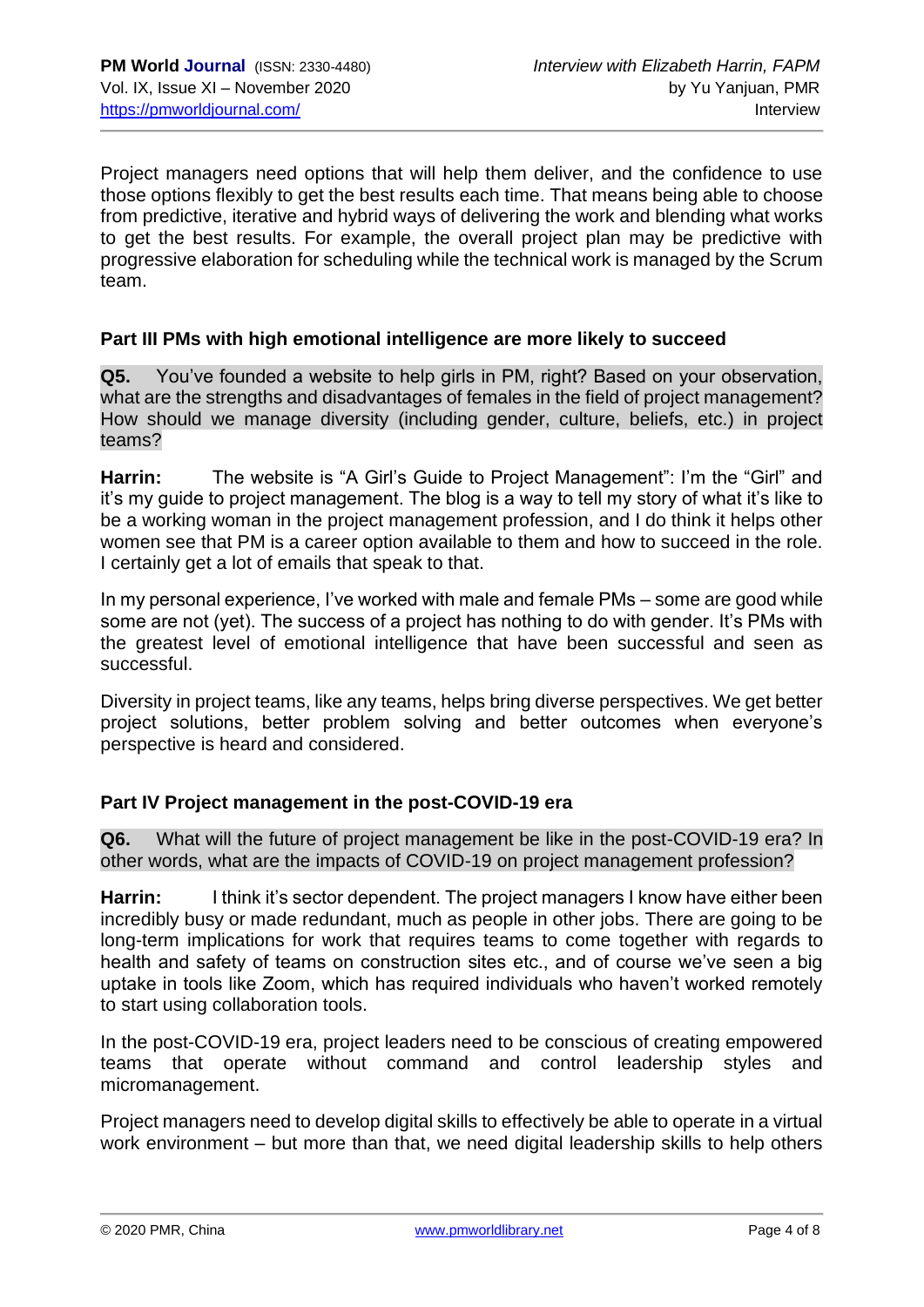navigate the new normal and provide ad hoc support as required to people on the team who don't have the same experience or exposure as we have had to virtual work.

Project management will play a role in the economic and social recovery from the pandemic, and in helping us navigate the continued need for caution until such time as the pandemic is under control. Project leadership is an in-demand skill, and we'll always need people who can get things done efficiently and in a coordinated way.

Personally, I haven't seen that much difference in my day job! Ultimately, the work is still the work. We just do it using different tools and we can't shake hands any more.

# **Part V Technology is one of the least likely reasons for project failure**

**Q7.** The triple constraint "time, cost and scope" is still relevant in project management, but not enough to measure the success of a project. Do you agree or not? In your opinion, what are the common causes of project failure?

**Harrin:** I agree. Time, cost and scope are project management measures but stakeholders rarely care about them in my experience. They simply want the end result to be as good as it can be and a fit for purpose solution that fixes their problem. I do use time, cost and scope as project performance measures, but I augment them with what stakeholders feel, which is important for each project. That's different each time: sometimes it's customer satisfaction; sometimes it's quality; sometimes it's something else. We shouldn't limit ourselves to one definition of what success looks like.

There is plenty of academic research into why projects fail, and the opposite: what makes projects a success. What is missing in the project management profession is a willingness for organizations to talk about why individual projects fail.

There are many factors that contribute to project failure. The UK Office of Government Commerce did a study that shows the main reasons why projects fail are: lack of clear executive leadership (the 'missing' Sponsor); poor processes for identifying and managing risks associated with the project; a gap between the project team often with technical expertise and the rest of the business who often don't understand the nitty gritty details; failure to take into account and manage the fact that humans naturally dislike change and the impact this has on business processes and people; project durations that stretch over a year, as the business environment evolves rapidly.

Technology is one of the least likely reasons for project failure. This shows us that the human implications of change are far more important than any IT system design.

**Q8.** Many experts say that a failed project failed at the beginning and that they should fail fast. Do you have some experience to share in this aspect?

**Harrin:** I think that's a good rule to live by. I put it into practice by using prototypes, small launches instead of big bang go lives, pilots and involving the customer at all stages so they know what it is they are getting and can test as we go.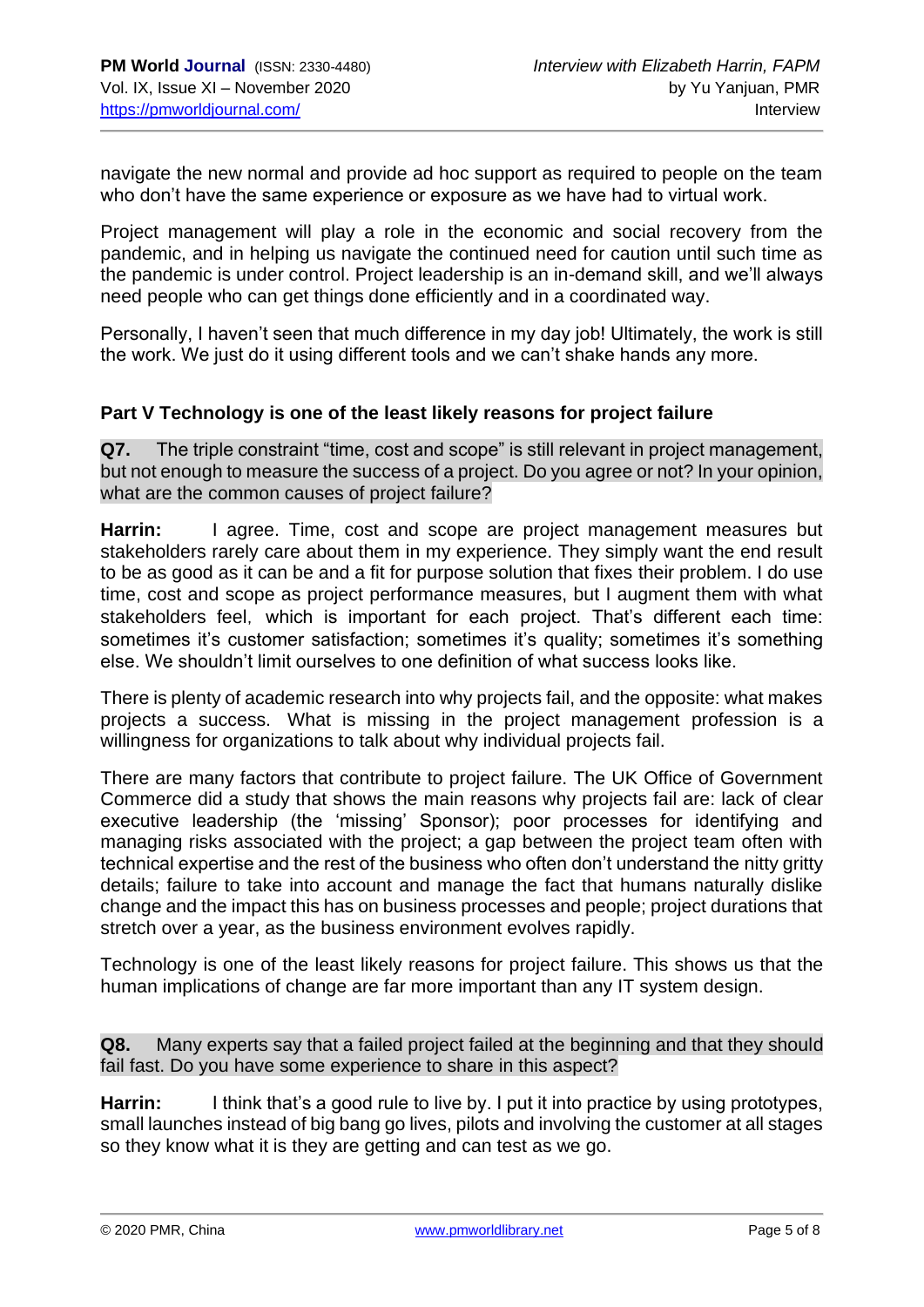### **Part VI Put the customer at the heart of how we do projects**

**Q9.** You've written about "Customer-Centric Project Management". What does "Customer-Centric Project Management" refer to? (Sometimes, customers don't know their own requirements clearly, so will customer-centric approach reliable?)

**Harrin:** Customer-centric project management is about continuously engaging stakeholders, and forgetting the post-implementation review process as the only way to review success. An immediate and simple feedback mechanism enables project teams to identify dissatisfaction in the project management process early and thus resolve it in time.

Putting the customer at the heart of how we do projects and using a process to tangibly record levels of engagement means that we can improve the chances of project success through continual and specifically relevant stakeholder dialogue.

Being customer-centric is a journey. Project managers don't suddenly change their entire outlook overnight, and talking about the customer is different from actually listening to them and acting in their best interests. Here are several tips for being more customercentric.

- Keep satisfaction scoring criteria as simple as possible. I use a scale of 1 to 10.
- Use a simple process to record, measure and monitor satisfaction levels. I use a spreadsheet that allows me to capture the score and also any verbatim comments.
- Deliver on your promises. If you listen to feedback, make sure that you act on it too!
- Ensure that outsourcing partners and other third parties are fully included: they are also important for gaining customer satisfaction on projects as projects don't happen in a vacuum.
- A focus on specifics delivers the most value to customers. Find out what is causing people the most grief and fix it.
- If you want project team members to engage with stakeholders and take customercentricity seriously, build it into the way you assess performance. Put it in their performance review as an objective and assess them on their scores for their projects at the end of the year.
- Satisfied customers make useful allies in difficult times. Stick with it, and your project customers will stick with you if (or when) the project takes a nose dive.
- A post-implementation review will not be adequate to give you some useful information.
- Using email only is not enough. I believe that you get a richer and more useful picture from oral conversations with project customers instead of through written transcripts. Carry out customer-satisfaction reviews in person or over the phone. Email is a last resort.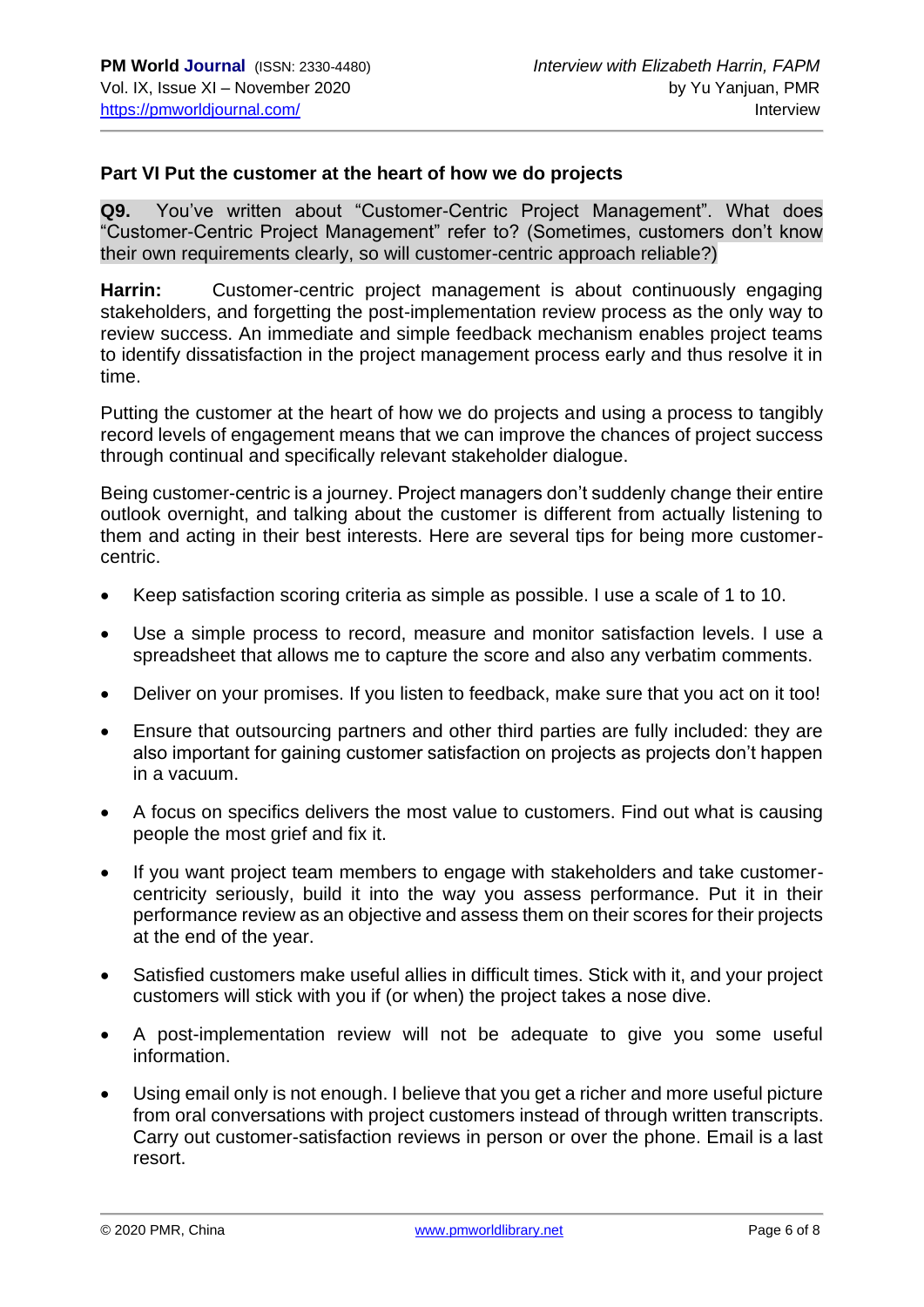### **Part VII Project management is a profession that plays to my natural strengths**

**Q10.** Why did you choose project management as your career? In your eyes, which part of the profession attracts you most?

**Harrin:** I didn't know what I wanted to do when I left university so I joined a graduate training scheme that allowed me to test a number of different areas. I discovered a department called Business Re-engineering which is basically project management and process improvement. It felt like I had found something I could really enjoy. It was all about lists, making changes, organising people, getting things done. I had no idea prior to that that I could find a job that would play to my natural strengths.

I love the variety of the work and the fact that projects let you see different areas of the business so you really understand how the whole organization works.

> To read the original interview and to learn more about PMR magazine, visit <http://www.pmreview.com.cn/english/>